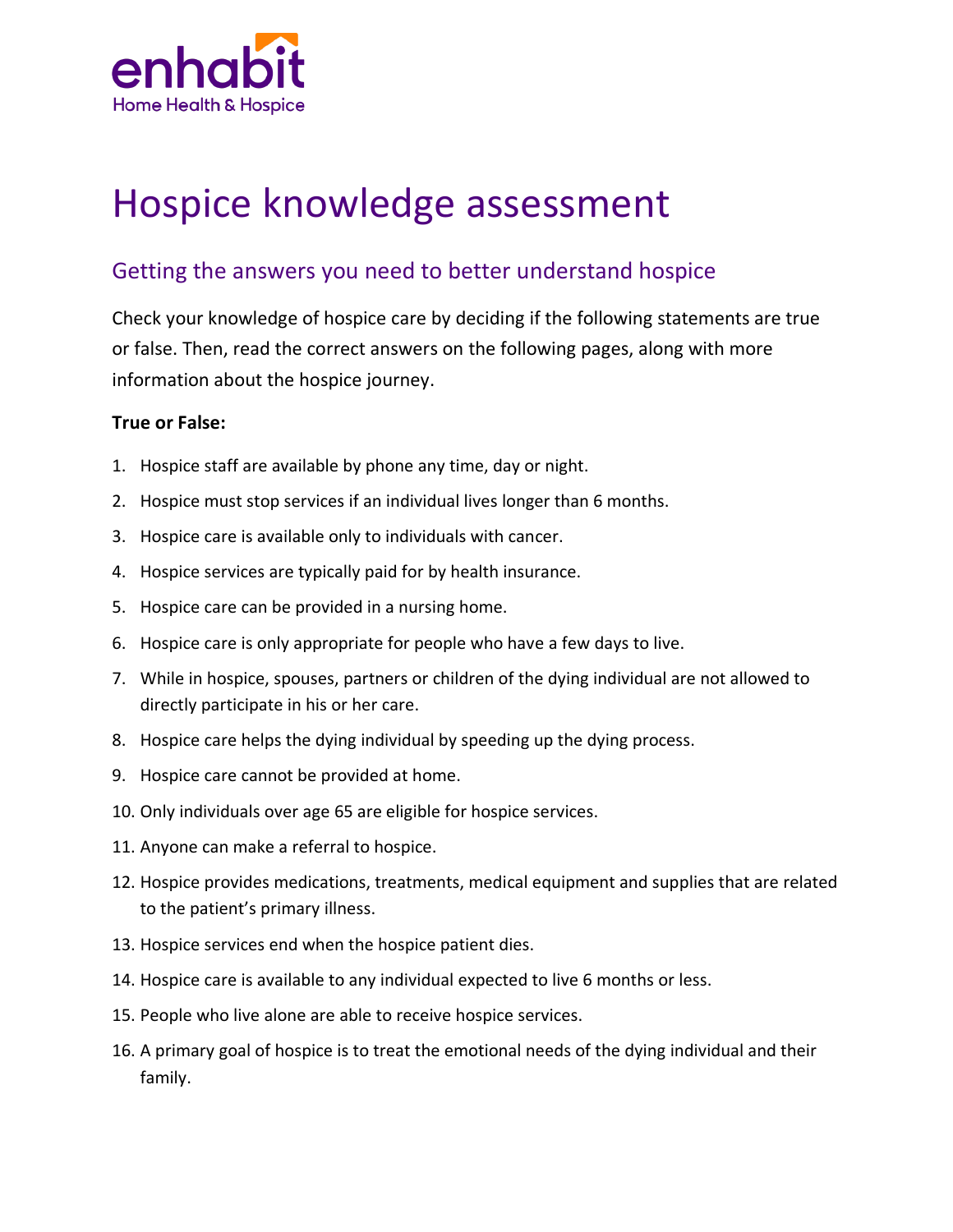

- 17. A person with Alzheimer's disease or dementia cannot have hospice services.
- 18. While receiving hospice care, individuals can also receive treatments such as chemotherapy, radiation, or surgery to cure the person's primary illness.
- 19. Individuals receiving hospice care cannot be taken to the hospital for treatment.
- 20. Hospice care focuses on managing an individual's pain and other symptoms.
- 21. Hospice care helps caregivers and family members, as well as the dying individual.
- 22. The hospice care team includes physicians, nurses, social workers, and chaplains.
- 23. Hospice care includes a minimum of 12 hours of daily bedside care provided by a clinician.

# Hospice care: separating fact and fiction

See which of the following statements are true, and which are false, as you learn more about the resources available to hospice patients and their loved ones.

1. Hospice staff are available by phone any time, day or night.

# **TRUE**

- Families can depend on 24/7 assistance and advice by phone.
- When a crisis or concern arises while receiving care, hospice should be your first call.
- If a crisis cannot be handled over the phone, it is common for a nurse to make an inperson patient visit.

2. Hospice must stop services if an individual lives longer than 6 months.

# **FALSE**

- Care can be extended past 6 months if a person's health continues to get worse or the physician believes he or she still has 6 months or less to live.
- Under Medicare guidelines, hospices are required to stop care if the patient's condition improves beyond a brief or temporary period so that life expectancy is now greater than six months. Hospices refer to this as a discharge.
- The Hospice Medicare Benefit, which pays for the vast majority of hospice, does not expire.

3. Hospice care is available only to individuals with cancer.

#### **FALSE**

• The majority of patients have conditions other than cancer.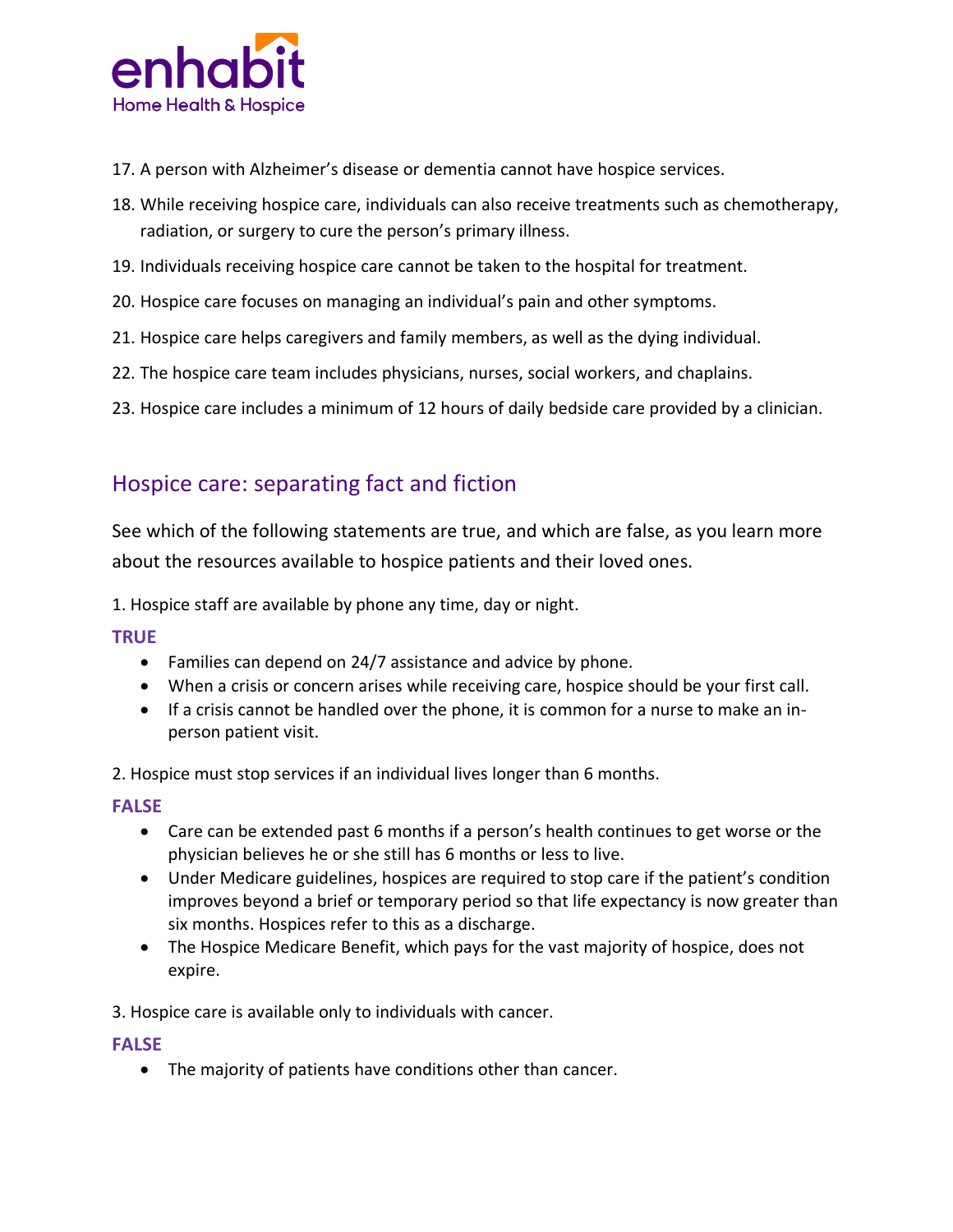

• Hospice serves those with other life-threatening illnesses including heart and lung disease, dementia, kidney failure and many other conditions.

4. Hospice services are typically paid for by health insurance.

#### **TRUE**

- Hospice is covered by nearly all insurance plans, including Medicare and Medicaid.<sup>1</sup>
- Individuals and families typically do not pay out of pocket for hospice services. However, there are some limits to what is covered by hospice. For example, nutritional supplements, disposable supplies (e.g., bed pads), nursing home room and board and over-the-counter medications unrelated to the patient's primary illness are not typically covered.

5. Hospice provides grief support for families.

#### **TRUE**

- Hospices are required to offer bereavement services to the grieving family for at least a year after a loved one dies.
- Grief support may be offered in a variety of formats: one-on-one counseling, group sessions, or periodic phone calls. Many hospices also offer grief support to the general public, regardless of whether hospice was involved in caring for the person who died.

6. Hospice care can be provided in a nursing home.

#### **TRUE**

• Patients can get hospice care in a variety of residential settings, including nursing homes, assisted living communities or private residences.

7. Hospice care is only appropriate for people who have a few days to live.

#### **FALSE**

- After experiencing the quality and comfort that hospice provides, many individuals and families state that they wish they had started receiving hospice care earlier in the course of the illness.
- Hospice care tends to be most beneficial when families receive the full range of skilled medical, emotional and spiritual support services for at least a month or more.

8. While in hospice, spouses, partners or children of the dying individual are not allowed to directly participate in his or her care.

#### **FALSE**

- Hospice provides education and assistance to family caregivers.
- Hospice works to support the entire family and support system by partnering with them to improve their ability to cope with the stress involved in providing care.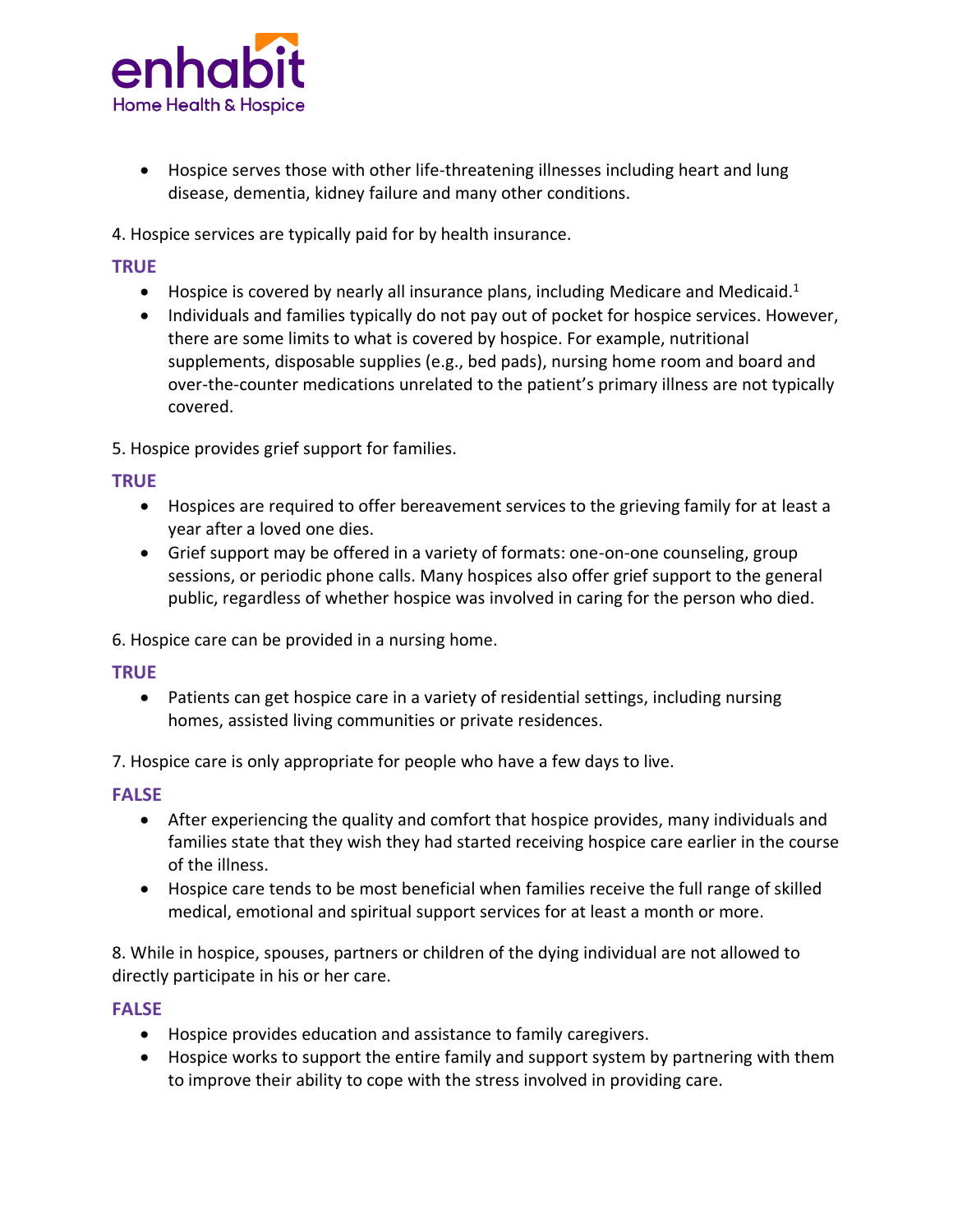

• In many cases, family members provide much of the day-to-day patient care, while hospice nurses, social workers and other team members provide education and support to the family caregivers.

9. Hospice care helps the dying individual by speeding up the dying process.

#### **FALSE**

- Hospice providers do not speed up the dying process, nor can they or other medical professionals cure terminal illnesses. Some studies suggest hospice care may actually extend life.
- Hospice tries to maximize a patient's quality of life for the remainder of his or her life by addressing pain and symptoms. Hospice can also offer opportunities to do important things – like attend weddings, graduations, church services or other significant events.

10. Hospice care cannot be provided at home.

#### **FALSE**

- The majority of hospice care (66%) is provided in the home.<sup>2</sup>
- A smaller, but growing, percentage of hospice patients receive care outside of the home – for example, in a nursing home community, hospital or hospice residence.

11. Only individuals over age 65 are eligible for hospice services.

#### **FALSE**

• Anyone expected to live six months or less can receive hospice care, regardless of age.

12. Anyone can make a referral for hospice care.

#### **TRUE**

- A patient, family member, friend or doctor can contact a hospice to ask about whether hospice care would be appropriate.
- After a conversation and assessment of the condition, the patient's doctor and hospice professionals, in consultation with the patient, will determine whether the individual could benefit from hospice care.

13. Hospice provides medications, treatments, medical equipment and supplies that are related to the patient's primary illness.

#### **TRUE**

• Hospices vary, but they should provide medication, treatments, medical equipment and supplies associated with the patient's terminal illness. Families should be aware of the exceptions, as they may need to pay out-of-pocket for these items.

14. Hospice services end when the hospice patient dies.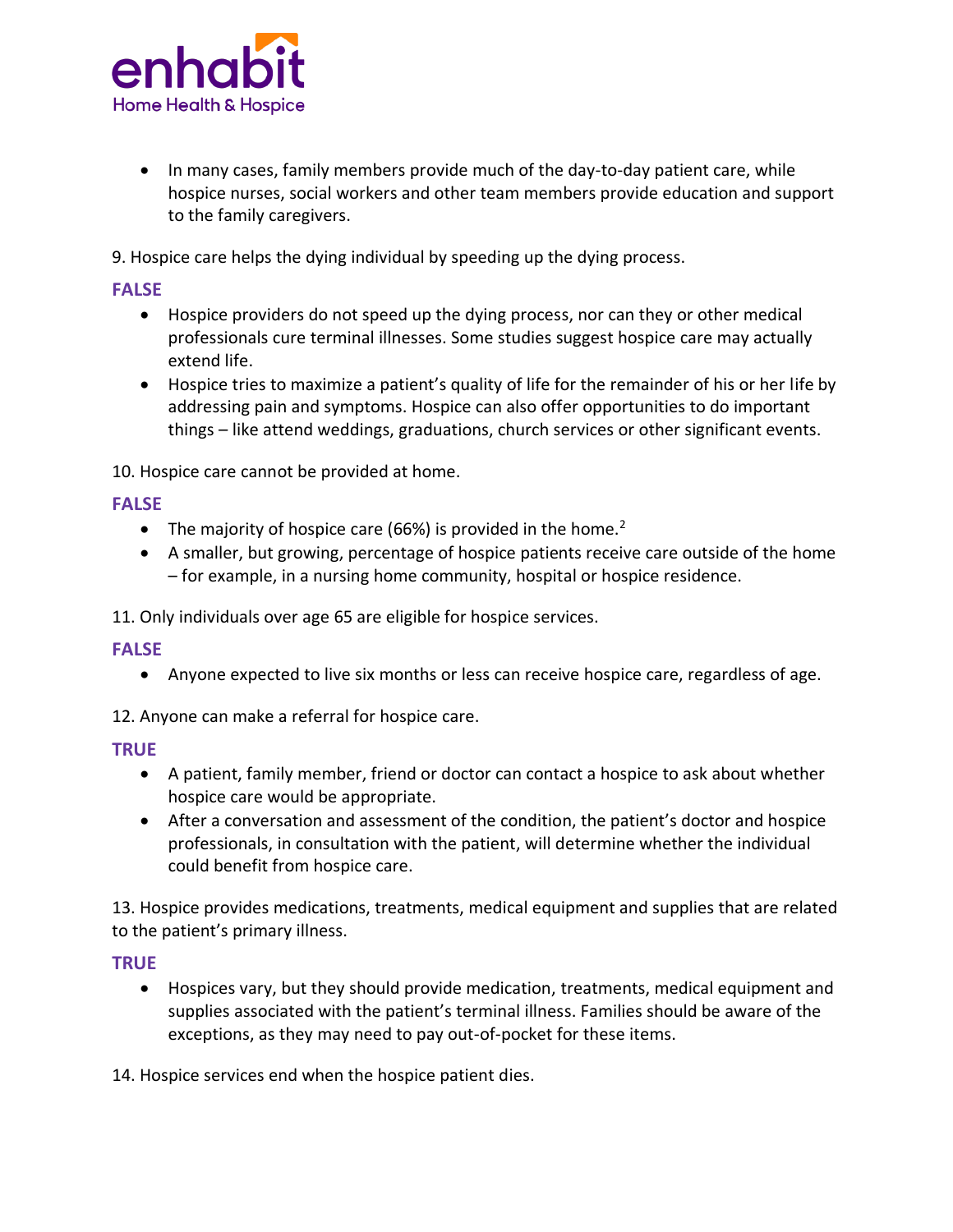

# **FALSE**

- Grief support is available for the surviving family members up to a year after the patient's death.
- Social workers are available to assist families in navigating services after the patient dies — such as connecting the family with bereavement resources or providing information about survivor benefits.

15. Hospice care is available to any individual expected to live six months or less.

#### **TRUE**

• Individuals can remain in hospice care for longer than six months. However, their health status must be reviewed on a regular basis by the hospice team to determine whether they are still eligible for services. Hospices may be required to end services if, after observing patients for a few months, they seem to have stabilized or show signs of continued improvement.

16. People who live alone can receive hospice services.

#### **TRUE**

- A majority of hospices (over 80%) will enroll patients who do not have a caregiver.<sup>3</sup> Those living alone may need a caregiver at some point, but adaptations can usually be made so that the patient does not have to relocate.
- Hospice volunteers can provide help to patients living alone by preparing meals, performing light housekeeping or just being present to provide some company.

17. The primary goal of hospice is to treat the emotional needs of the dying individual and their family.

# **TRUE**

- Dealing with a serious illness or loss of a loved one can be very difficult. The hospice team supports families by providing emotional support. Social workers, grief counselors and spiritual support personnel are part of the hospice team.
- Individuals and family can decide the extent of services they want and need to receive.

18. A person with Alzheimer's disease or dementia cannot have hospice services.

# **FALSE**

• Patients with Alzheimer's disease or other types of dementia are welcome in hospice. In fact, they are a large and fast-growing segment of the hospice population, currently making up nearly 13% of all hospice patients.<sup>2</sup>

19. While receiving hospice care, individuals can also receive treatments such as chemotherapy, radiation, or surgery to cure the person's primary illness.

# **FALSE**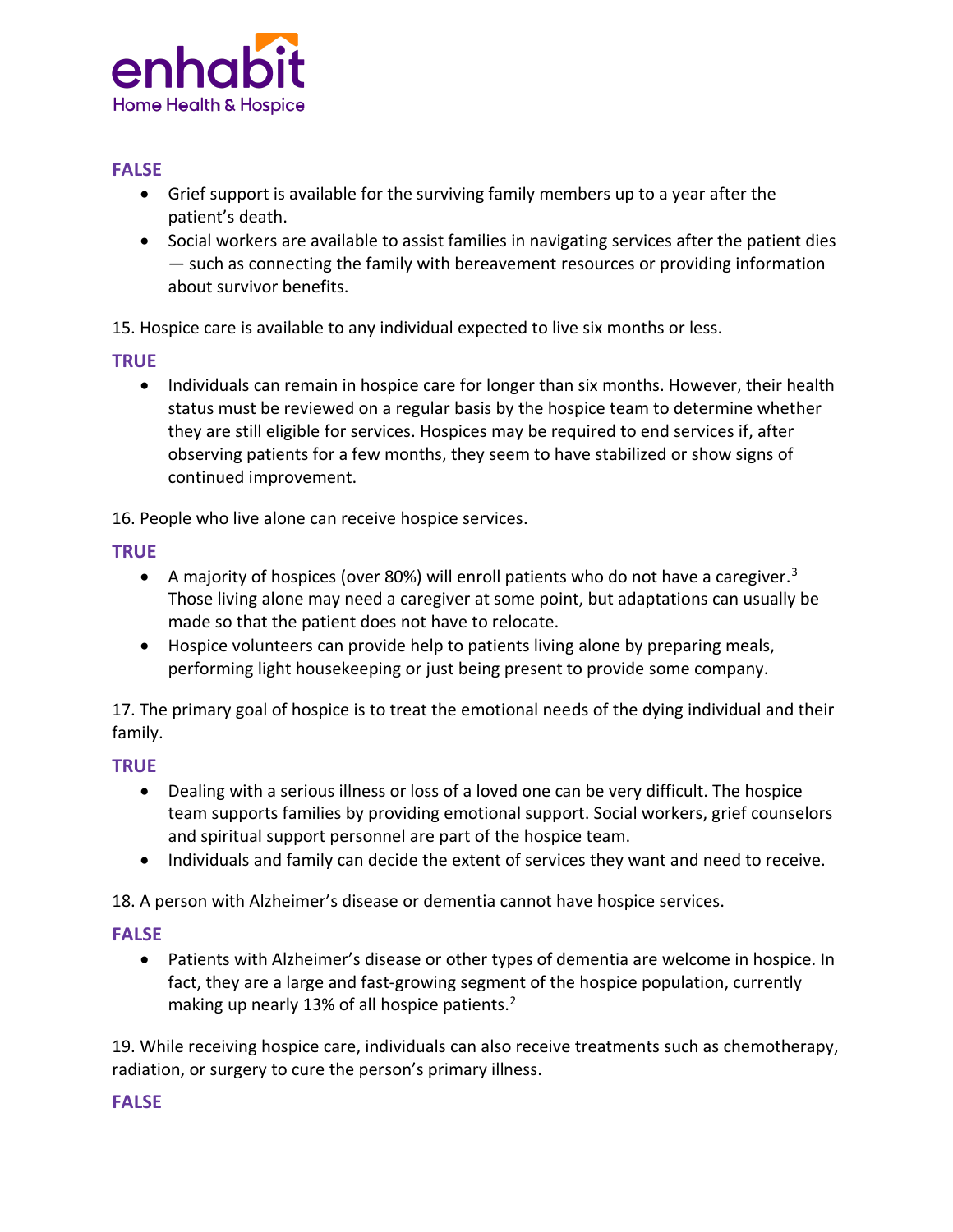

• In rare cases chemotherapy, radiation and surgery can be used to relieve pain or other symptoms while receiving hospice care. However, in order to receive these high-risk treatments for purposes other than comfort, the individual must stop hospice care.

20. Individuals receiving hospice care cannot be taken to the hospital for treatment.

### **FALSE**

- Although the need for hospitalization is rare while patients are in hospice care, it is allowable. For example, patients can get hospital care for conditions that are unrelated to their terminal illness.
- Hospitalizations are usually unnecessary while receiving hospice care.
- While hospice should be notified before going to the hospital, a patient can seek other care at any time.
- Caregivers should tell emergency medical staff that their loved one is receiving hospice care.

21. Hospice care focuses on managing an individual's pain and other symptoms.

#### **TRUE**

- Hospice provides high quality pain and symptom management, which is central to its mission.
- Most patients can expect pain relief and an increase in their quality of life while receiving hospice care.

22. Hospice care helps caregivers and family members, as well as the dying individual.

#### **TRUE**

- Caregiver burdens are significantly eased with hospice and the team of professionals who provide supportive services.
- Hospice can provide a break for caregivers who need one.

23. The hospice care team includes physicians, nurses, social workers and chaplains.

#### **TRUE**

- Hospice uses a team approach to care for the physical, emotional, social and spiritual needs of patients and their families.
- All hospice team members are involved in patient care. Some other team members may include hospice aides, physical and occupational therapists, pharmacists, trained volunteers and others providing direct and indirect care.

24. Hospice care includes a minimum of 12 hours of daily bedside care provided by a clinician.

# **FALSE**